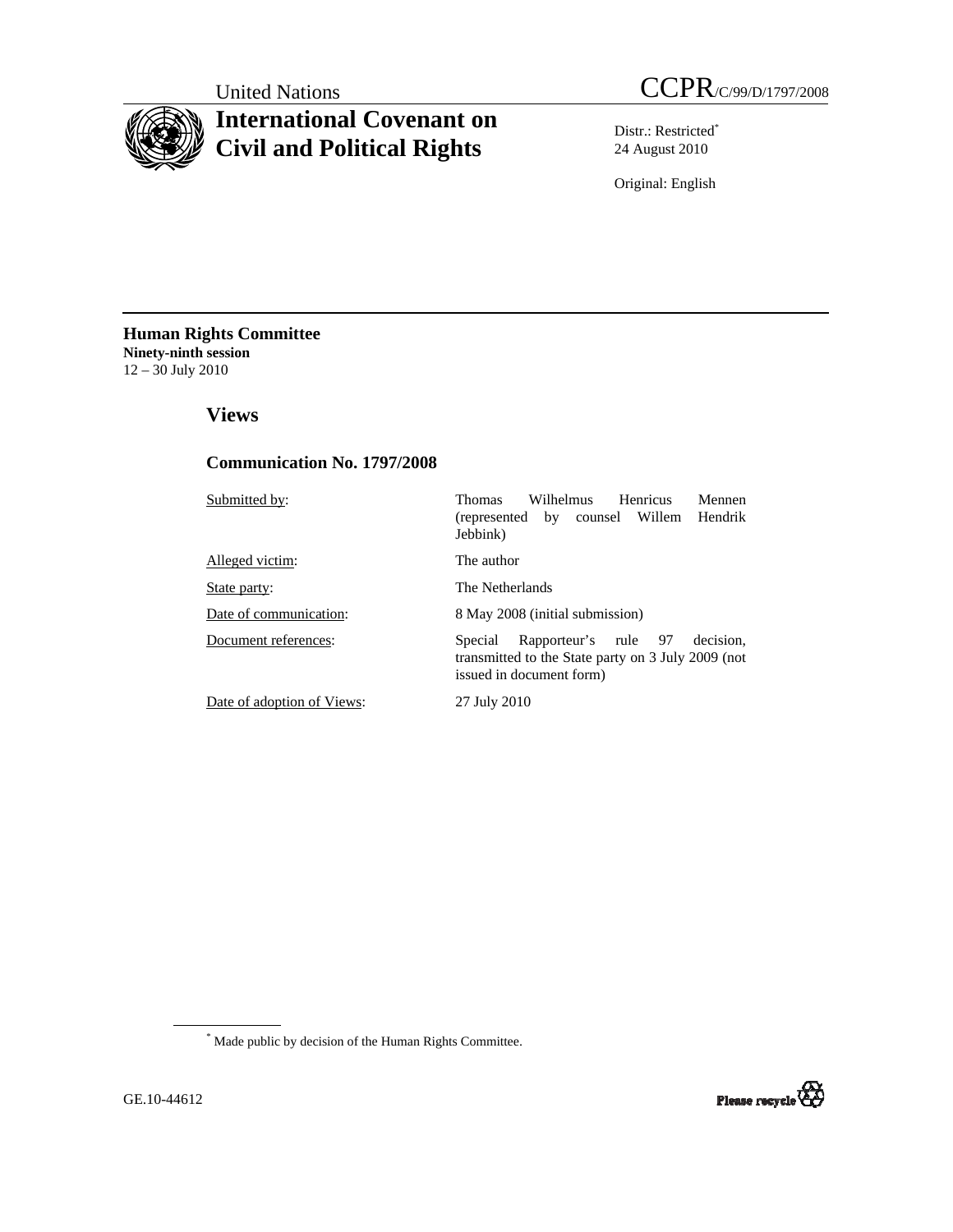| Subject matter:                   | Right to have his sentence and conviction<br>reviewed by a higher tribunal, effective remedy |
|-----------------------------------|----------------------------------------------------------------------------------------------|
| Substantive issue:                | Degree of substantiation of claims                                                           |
| Procedural issue:                 | None                                                                                         |
| Articles of the Covenant:         | 2, paragraph 3, 14, paragraph 5                                                              |
| Article of the Optional Protocol: |                                                                                              |

 On 27 July 2010, the Human Rights Committee adopted the annexed text as the Committee's Views, under article 5, paragraph 4, of the Optional Protocol in respect of communication No. 1797/2008.

[Annex]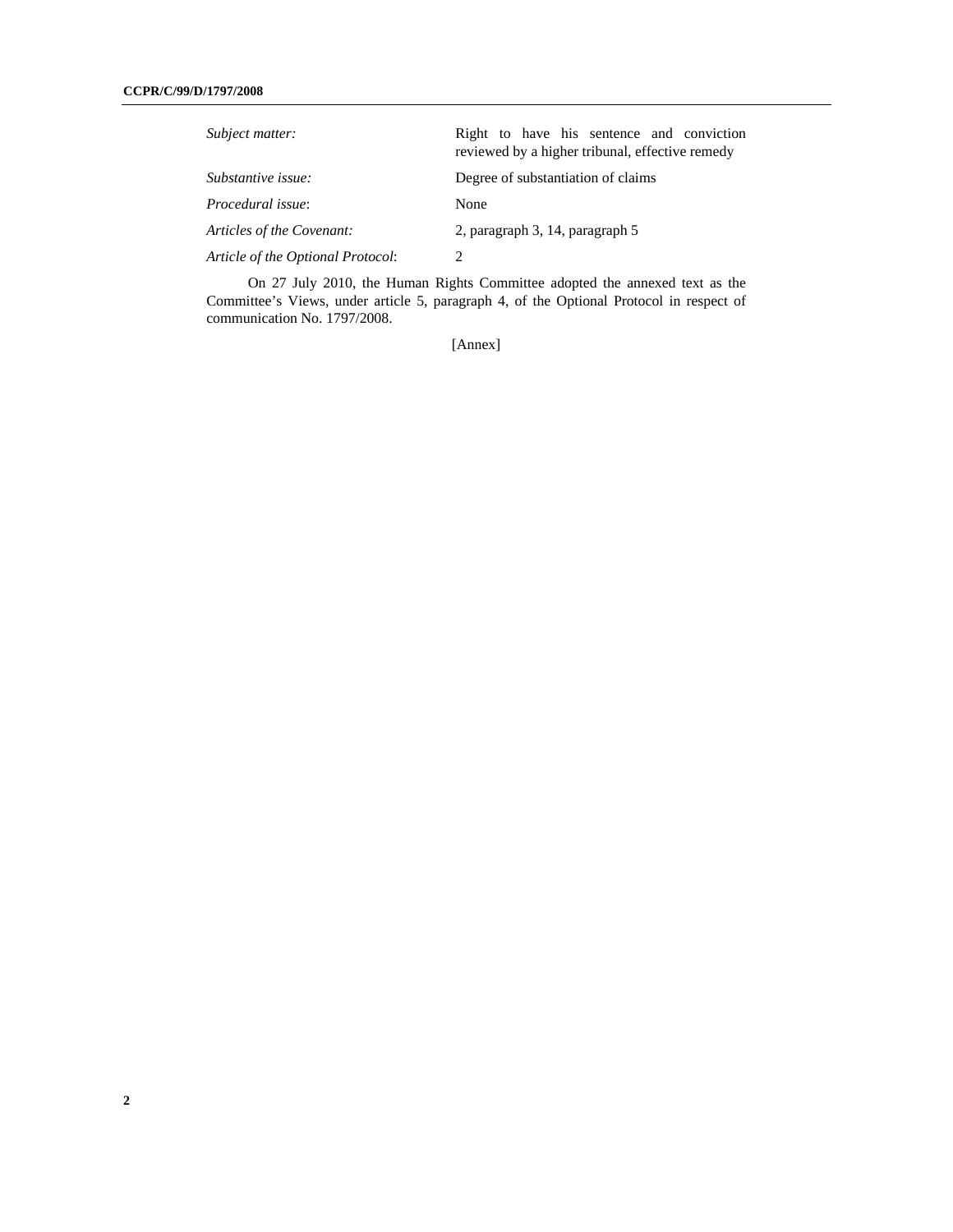# **Annex**

# **Views of the Human Rights Committee under article 5, paragraph 4, of the Optional Protocol to the International Covenant on Civil and Political rights (ninety-ninth session)**

concerning

# **Communication No. 1797/2008\*\***

| Submitted by:          | Wilhelmus<br>Henricus<br><b>Thomas</b>                | <b>Mennen</b> |
|------------------------|-------------------------------------------------------|---------------|
|                        | counsel Willem Hendrik<br>(represented by<br>Jebbink) |               |
| Alleged victim:        | The author                                            |               |
| State party:           | The Netherlands                                       |               |
| Date of communication: | 8 May 2008 (initial submission)                       |               |

 The Human Rights Committee, established under article 28 of the International Covenant on Civil and Political Rights,

Meeting on 27 July 2010,

 Having concluded its consideration of communication No. 1797/2008, submitted to the Human Rights Committee on behalf of Mr. Thomas Wilhelmus Henricus Mennen under the Optional Protocol to the International Covenant on Civil and Political Rights,

 Having taken into account all written information made available to it by the author of the communication, and the State party,

Adopts the following:

# **Views under article 5, paragraph 4, of the Optional Protocol**

1. The author of the communication is Mr. Thomas Wilhelmus Henricus Mennen, a national of the Netherlands, born on 25 December 1981. He claims to be a victim of violations by the Netherlands of articles 2, paragraph 3, and 14, paragraph 5, of the International Covenant on Civil and Political Rights.<sup>1</sup> He is represented by counsel, Mr. Willem Hendrik Jebbink.

<sup>\*\*</sup> The following members of the Committee participated in the examination of the present communication: Mr. Abdelfattah Amor, Mr. Prafullachandra Natwarlal Bhagwati, Mr. Lazhari Bouzid, Ms. Christine Chanet, Mr. Mahjoub El Haiba, Mr. Yuji Iwasawa, Ms. Helen Keller, Ms. Zonke Zanele Majodina, Ms. Iulia Antoanella Motoc, Mr. Michael O'Flaherty, Mr. Rafael Rivas Posada, Mr. Fabian Omar Salvioli and Mr. Krister Thelin.

An individual opinion signed by Committee member Mr. Krister Thelin is appended to the text of the present Views.

<sup>&</sup>lt;sup>1</sup> The Covenant and the Optional Protocol entered into force in relation to the Netherlands on 11 Dec 1978.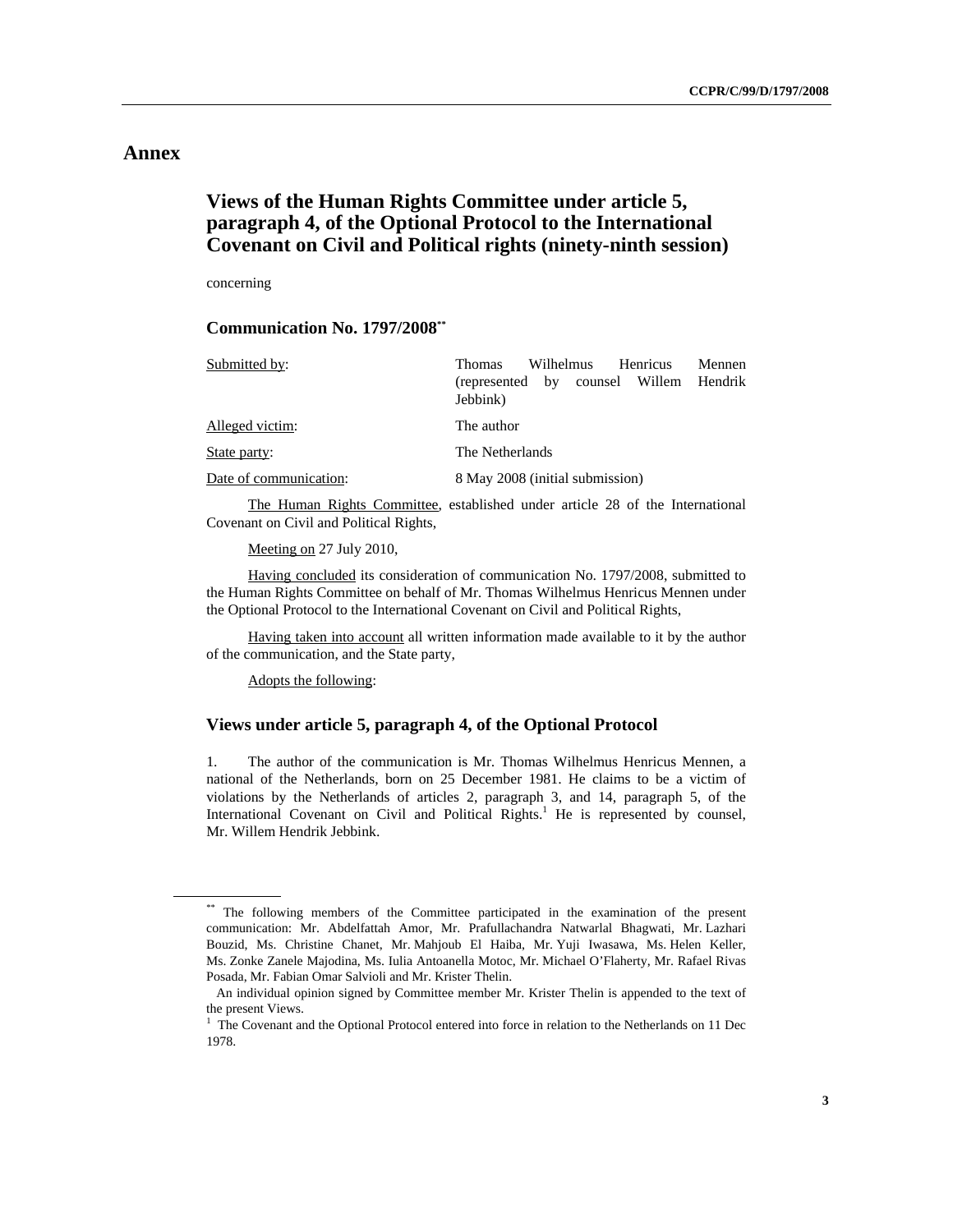#### **Facts as submitted by the author**

2.1 On 17 June 2007, the author was summoned to appear before the District Court of Dordrecht on 14 September 2007, for failing to comply with an administrative order to move away from a railroad track, where he was demonstrating, as part of a group, against its use. Failure to comply with such an order is a criminal offence, under article 184 of the Criminal Code of the Netherlands.

2.2 The author didn't appear in person at the trial, but was represented by a lawyer. An oral judgment was rendered convicting the author without any reasoning and sentencing him to a fine of €200. In accordance with article 365 (a) of the Code of Criminal Procedure (CCP), the judge pronounced an "abridged" oral judgment, which did not need to be supplemented with evidence. Given that under articles 365 (a), 378 and 378 (a) of the CCP, it is not necessary to draw up a trial transcript, none was drawn up in this case.

2.3 On 27 September 2007, the author applied for leave to appeal against this verdict in accordance with article 410 (a) of the CCP. On 8 October 2007, the author submitted his grounds of appeal, but had no reasoned written judgment upon which he could base it. On 19 November 2007, the presiding judge of the Court of Appeal of The Hague issued a decision declaring that the appeal would not be considered as the interests of proper administration of justice did not require this case to be heard on appeal.

2.4 According to article 410 (a) (7) of the CCP it is not possible to lodge a cassation appeal against the decision of the Court of Appeal.

### **The complaint**

3.1 The author claims that his right under article 14, paragraph 5, has been violated in two ways. First, he has not been able to exercise his right to appeal in an effective and meaningful way. He invokes paragraph 49 of general comment No. 32 (2007) on the right to equality before courts and tribunals and to a fair trial, $<sup>2</sup>$  which refers to the right to have</sup> access to a duly reasoned, written judgment of the trial court and at least in the court of first appeal, and to other documents such as trial transcripts. In the present case, the author did not have access to these documents. He also quotes several Views of the Human Rights Committee, where States parties have been found in violation of article 14, paragraph 5, of the Covenant, as they had not provided access to the trial transcript or to duly reasoned written judgments in the trial court and in the court of first appeal.<sup>3</sup>

3.2 Secondly, the author invokes paragraph 48 of general comment no.32 on the scope of review and refers to several recent cases against Spain. He states that the Covenant imposes an obligation on States parties to ensure that the higher tribunal deciding upon leave to appeal requests carries out a substantive assessment of the conviction and the sentence, both on the basis of sufficiency of the evidence and of the law, to allow for a proper assessment of the nature of the case. The author claims that in his case a substantive assessment has not taken place nor could it have taken place, as the higher tribunal did not possess a properly reasoned judgment of the court of first instance, a statement of the evidence used, or a transcript of the first instance trial. Lastly, the higher tribunal's judgment did not reflect a meticulous and thorough investigation of the arguments put forward by the author on appeal.

<sup>&</sup>lt;sup>2</sup> Official Records of the General Assembly, Sixty-second Session, Supplement No. 40, vol. I (A/62/40 (Vol. I)), annex VI.

<sup>3</sup> Communications No. 662/1995, *Lumley v. Jamaica*, Views adopted on 31 March 1999, para. 7.5; No. 903/2000, *Van Hulst v. Netherlands*, Views adopted on 1 November 2004, para. 6.4; No. 230/1987, *Henry v. Jamaica*, Views adopted on 1 November 1991, para. 8.4.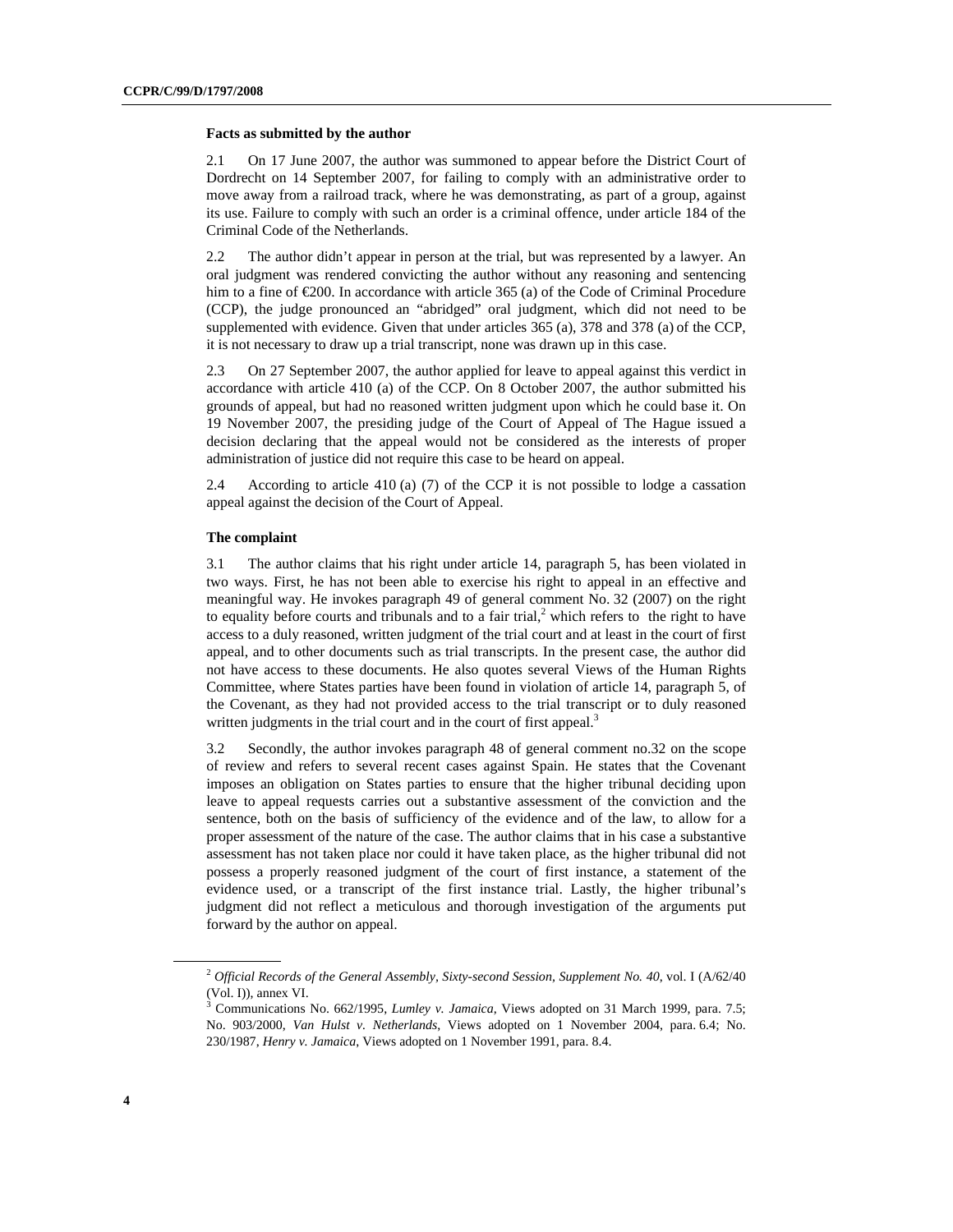#### **State party's observations on admissibility and the merits**

4.1 On 25 August 2008 and on 5 January 2009 the State party submitted that the communication should be declared inadmissible under article 5, paragraph 2 (b), of the Optional Protocol for failure to exhaust the domestic remedies. Should the Committee not endorse that conclusion, the State party submits that the communication is unfounded. It provides detailed observations concerning the facts of the case, the applicable legislation, the admissibility and the merits of the communication.

4.2 As to the facts, the State party maintains that, on 16 June 2007, the author was arrested and charged as a result of intentionally failing to comply with an order to leave a railroad track, issued in accordance with a statutory regulation by a police officer. When he refused to comply with the order, he was arrested, refused to prove his identity, then was detained overnight in a police station and released the next day.

4.3 The State party confirms that, on 17 September 2007, the author's case was heard by a single judge, who issued an oral judgment sentencing the author to a fine of  $\epsilon$ 200, in accordance with article 184 of the Criminal Code of the Netherlands. The State party notes that the author's counsel had submitted a 15-page memorandum of oral pleading for the first instance court hearing. The State party confirms that the oral judgment does not present any reasons for the judicial finding of fact and that it was issued on the basis of articles 365 (a), 378 and 378 (a) of the CCP.

4.4 The State party also submits that, on 25 September 2007, the author's counsel was provided with a number of official police reports on the case upon his request. On 27 September 2007, the author filed an application for leave to appeal and on 8 October 2007 his counsel submitted a statement of grounds for appeal, claiming that the judge has erred in (a) declaring the case to be admissible and (b) not acquitting the author. The State party confirms that, on 19 November 2007, the presiding judge of the Court of Appeal, having taken cognizance of the author's request and of the case documents, turned down the application for leave to appeal on the grounds that a hearing of the appeal was not in the interests of the proper administration of justice and that counsel's contentions were not supported in law.

4.5 On the applicable legislation, the State party quotes article 184 of the Criminal Code and articles 365 (a), 378, 378 (a) and 410 (a) of the CCP. The State party explains the legislative history of those provisions and submits that the nature and scope of procedural obligations in the State party are adapted to the weight of the interests at stake in a case: the more important the case in terms of consequences for the parties, the more precise and exacting the requirements of keeping the official record of the trial and the court's judgment.

4.6 On admissibility, the State party submits that the author did not invoke explicitly or implicitly article 14, paragraph 5, of the Covenant before the Court of Appeal or any other national court, thereby denying them the opportunity to respond. At the time of the submission of the statement containing the grounds of appeal against the judgment of the Dordrecht District court, the author was aware that the presiding judge could determine that the hearing of the appeal was not required in the interest of justice. Therefore, the State party maintains that had he challenged article 410 (a) of the CCP, the Court of Appeal could have included this in its determination of whether such an appeal was required in the interest of the proper administration of justice. The State party concludes that the communication is inadmissible under article 5, paragraph 2 (b), of the Optional Protocol for failure to exhaust domestic remedies.

4.7 On the merits, the State party refers to paragraphs 45 to 51 of general comment No. 32 of the Human Rights Committee. It maintains that it has not violated article 14, paragraph 5, of the Covenant, as the above article does not prevent a State from using a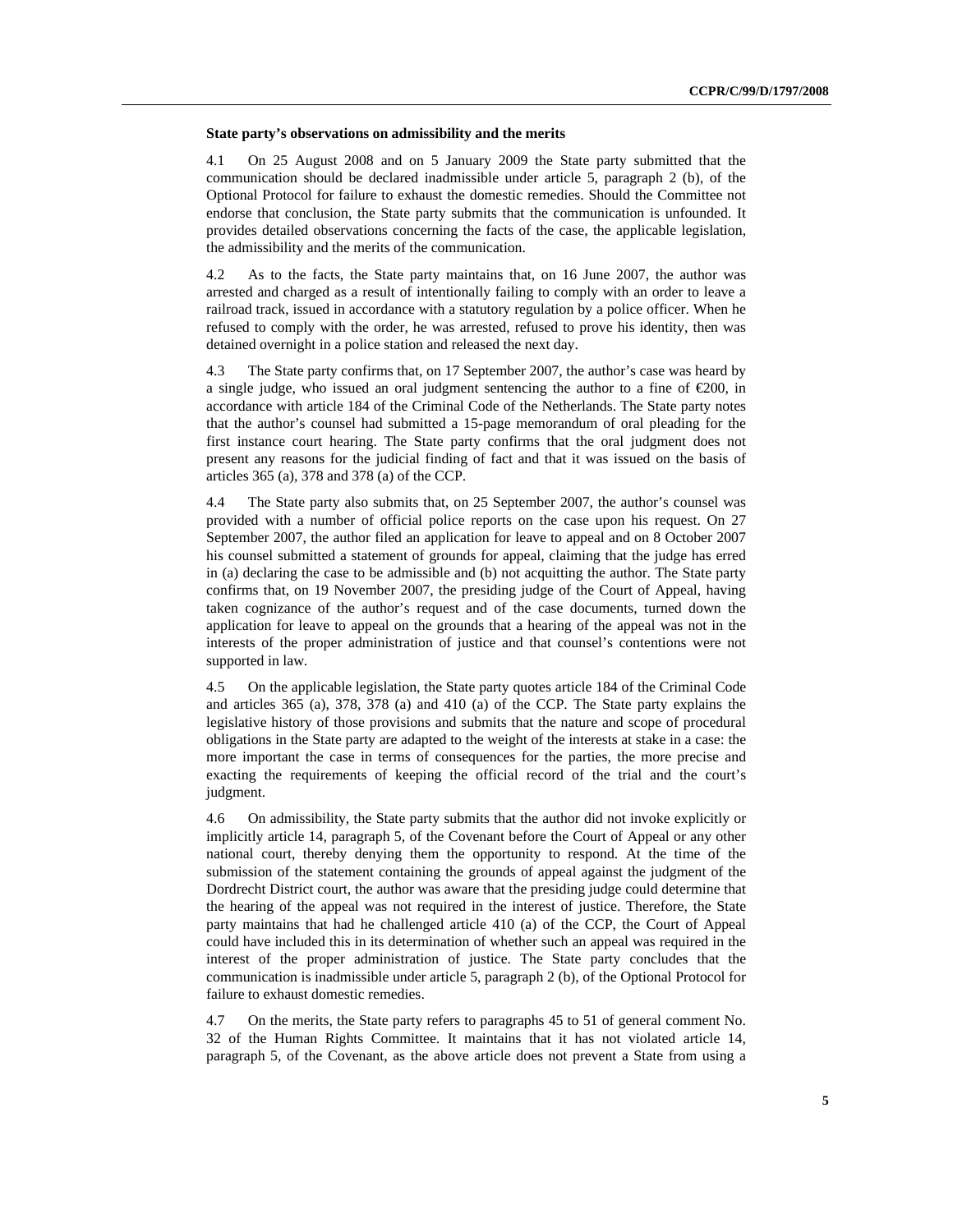system in which the right to appeal in less serious criminal cases is limited by means of a system of leave, and emphasizes that a decision taken by the presiding judge of a Court of Appeal on an application for appeal can be considered to constitute a review within the meaning of this provision.

4.8 The State party explains that its system of leave to appeal proceedings operates de facto for less serious criminal convictions, leading to fines of no more than €500. The aims of the system are to prevent the administration of justice from being overburdened, to guarantee timely trials and to ensure that the administration of justice remains affordable. It submits that the Public Prosecution Service had indicated that without such a system they would have to deal with 4,200 additional appeals. The State party further refers to the drafting history of article 14, paragraph 5, of the Covenant, pointing out that the initial version of the text contained an exception for minor offences, which was removed following a proposal by the Ceylon delegation and replaced by a provision that the review by a higher tribunal will take place "according to law". The State party concludes that the authors of the Convention never intended to rule out the possibility of limiting the right to appeal for less serious convictions.

4.9 The State party further refers to article 2, paragraph 2, of Protocol 7 of the European Convention for the Protection of Human Rights and Fundamental Freedoms, which is comparable to article 14, paragraph 5, of the Covenant and points out that the former provides an exception for offences of a minor character.

4.10 The State party maintains that an unconditional right to appeal would be incompatible with a streamlined system of disposal of criminal cases; that it is reasonable to assume a degree of proportionality between the demands placed on appeal in criminal cases and the gravity of the case; and that the Committee itself places the heaviest demand on cases involving death penalty. In the State party's view, even though in general comment No. 32 the Committee has noted that the right to appeal is not confined to the most serious offences, that does not mean that the right to appeal is fully and generally applicable to all criminal cases, including "the least serious offences". In support of its view the State party refers to paragraph 7.3 of *Lumley v. Jamaica* and paragraphs 2.3, 4.1-5 and 7.2 of *Bryhn v Norway.4*

4.11 The State party is of the opinion that a "review" at second instance does not imply a new and full assessment of questions of fact and law. It also states that while there is a difference of opinion with the author, as to the interpretation of "least serious offences", the individual complaints procedure does not provide for the review, in abstract terms, of alleged shortcomings in national legislation or legal practice.<sup>5</sup> The State party emphasizes that the sentence handed out was small by local standards and that there was no question of a custodial sentence, which would, according to the Committee's practice, be serious enough to require a review by a higher tribunal.<sup>6</sup> The State party maintains that while the Committee's case law does require substantially reviewing the conviction and sentence, it does not require a factual retrial.

4.12 The State party does not dispute that the decision not to grant leave to appeal was not based on the abridged oral judgment of the first instance court. However, it maintains that the presiding judge based its decision on the entire case file, including on documents from the preliminary inquiry, as well as on the defendant's memorandum of oral pleading

<sup>&</sup>lt;sup>4</sup> Communications No. 662/1995, Views adopted on 30 April 1999, and No. 789/1997, Views adopted on 2 November 1999, respectively.

<sup>5</sup> The State party refers to communication No. 35/1978, *Aumeeruddy-Cziffra et al. v. Mauritius,* para. 9.3.

<sup>6</sup> The State party refers to communication No. 64/1979, *Salgar de Montejo v. Colombia,* para. 10.4.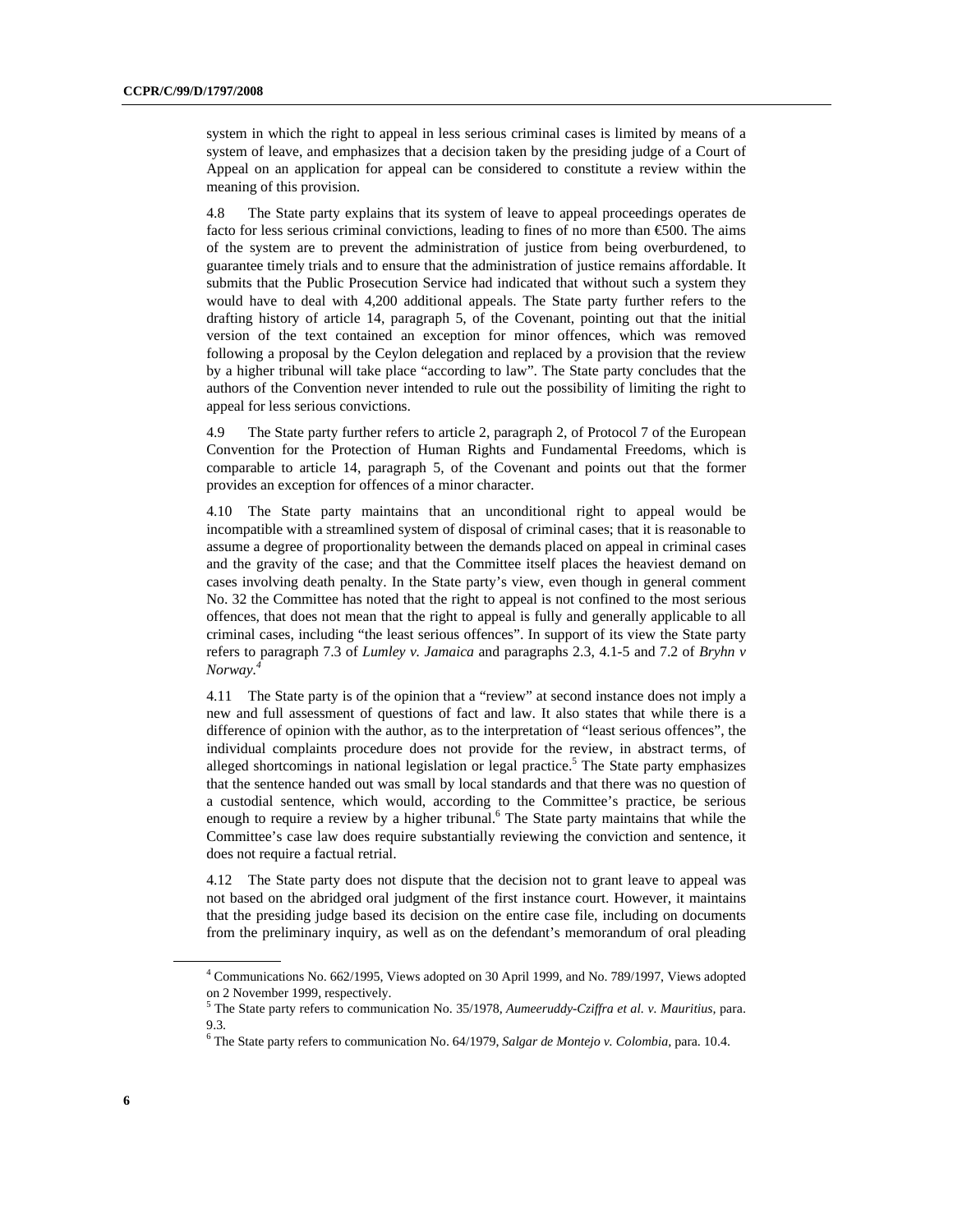from the first instance and the defendant's contentions regarding why in his opinion the initial judgment could not be upheld and must be heard on appeal. The State party specifies that the defence must indicate clearly why the hearing of the appeal is required in the interests of the proper administration of justice, according to the clear criteria of which cases may come under the limited system of leave set in article 410 (a) of the CCP. The State party further submits that within that framework the author could have argued that the case concerned a serious offence and that withholding the leave to appeal would have violated article 14, paragraph 5, of the Covenant, but he did not do so.

## **Author's comments**

5.1 On 2 March 2009 the author reiterated most of his previous arguments.

5.2 He challenges the State party's view concerning admissibility, stating that he did not need to make an express complaint about a violation of article 14, paragraph 5, of the Covenant, as the right guaranteed in this provision had not been violated until the decision of the Court of Appeal was delivered. At the time the violation appeared, no domestic remedy was available to the author since no cassation appeal exists against the judgment of the presiding judge of the Court of Appeal.

5.3 The author also challenges the State party's position that in his case a less serious criminal conviction appeared and points out that even under the case law of the European Court of Human Rights, a conviction for an offence that, according to law prescribes up to 15 days of detention as a maximum penalty, was considered sufficiently severe not to be regarded as being of "minor character" within the meaning of article 2, paragraph 2, of Protocol  $7<sup>7</sup>$  He argues that according to the practice of the European Court of Human Rights, a conviction might be considered of a "minor character" only when a risk of deprivation of liberty does not appear and that in the instant case the author risked a maximum term of imprisonment of three months. In fact, he was sentenced to a fine of €200, and the District Court also ruled that if he refused to pay, he would be alternatively detained for four days.

5.4 The author also notes that the wording, "according to law", in article 14, paragraph 5, of the Covenant has never been interpreted by the Human Rights Committee so as to exclude certain offences of a criminal character of a review by a higher tribunal and refers to paragraph 7.2 of communication No. 1073/2002, *Terrón v. Spain*, Views adopted on 5 November 2004, which reads: "The Committee recalls that the right set out in article 14, paragraph 5, refers to all individuals convicted of an offence."

5.5 The author further states that the State party failed to point out how the presiding judge of the Court of Appeal was able to perform a full review of the initial verdict, as he was not provided with a properly motivated judgment and a trial transcript of the first instance trial. He maintains that in the absence of these documents it is illusionary to suggest that the presiding judge could have been able to offer a reasoned review (as required under article 410 (a) of the CCP) on the sufficiency of the evidence and the law. He stresses that the District Court did not provide a statement of the evidence used, neither orally nor in writing, during or after its decision of 14 September 2007.

<sup>7</sup> References to *Galstyan v. Armenia*, 15 November 2007, application No. 26986/03; *Gurepka v. Ukraine*, 6 September 2005, application No. 61406/00, and *Ashughyan v. Armenia*, 17 July 2008, application No. 33268/03.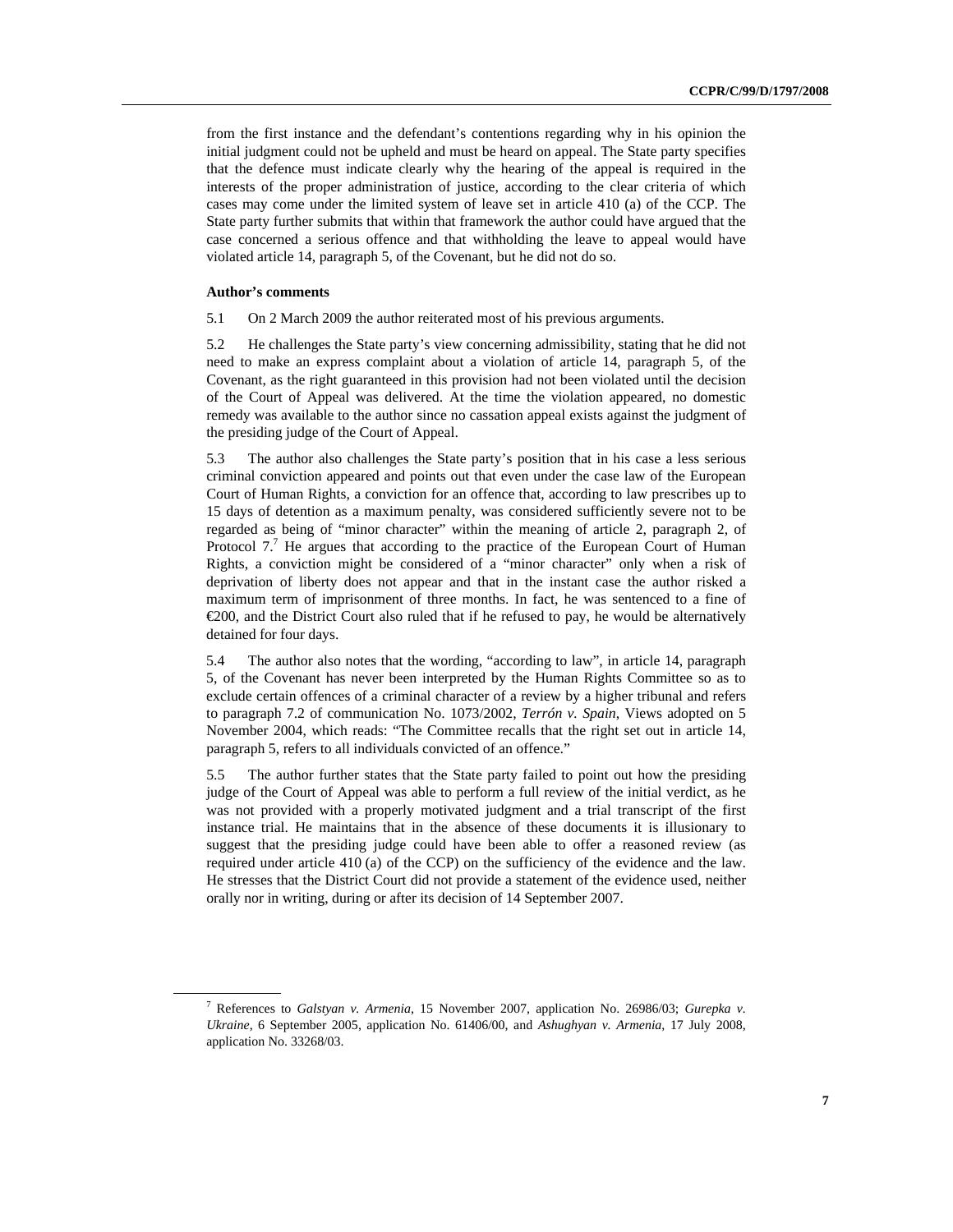#### **Additional comments by the parties**

6.1 The State party submitted additional observations, maintaining that the communication should be declared inadmissible, as the author, being familiar with the Dutch system, was aware that it was not possible to institute an appeal in cassation against an appellate court's decision to dismiss an appeal and therefore should have raised the substance of his communication at that stage of the domestic proceedings.

6.2 As to the reference of the author to the case law of the European Court of Human Rights, the State party stresses that in all of the cited examples the complainants were not only in jeopardy of imprisonment, but were actually given custodial sentences and that fact played a role in the Court's decisions. The State party notes that in the instant case no custodial sentence was imposed and the offence was of limited gravity.

6.3 Further, the State party clarifies that it does not maintain that article 14, paragraph 5, of the Covenant does not apply to certain criminal offences, but rather that the review requirements of that article can be met in different ways, depending on the gravity of the offence, and makes a reference to paragraph 7.5 of communication No. 984/2001, *Shukuru Juma v. Australia,* Views adopted on 28 July 2002.

6.4 The State party restates that the presiding judge evaluated the conduct of the trial and took the entire case file into consideration, including the various official reports, counsel's memorandum of oral pleading at the first instance and counsel's statement of grounds for appeal.

6.5 Lastly, the State party informs the Committee that the State party intends to ratify Protocol 7 of the European Convention for the Protection of Human Rights and Fundamental Freedoms, article 2 of which stipulates the right to appeal in criminal matters. The State party declares that this intention does not affect its position in the present case in any way and that the appeals system laid out in article 410 (a) of the CCP meets the human rights standards of the above Protocol 7.

6.6 The author submits an additional comment, stating that the State party, in its observation that in European Court of Human Rights cases the fact that a custodial sentence was imposed played a role in the Court's decision, failed to substantiate what role that would be. In the author's opinion, from the decisions of the European Court of Human Rights it appears that this Court takes notice of the nature of the offence and moreover the explanatory report to Protocol 7 states in paragraph 21 that "When deciding whether an offence is of a minor character, an important criterion is the question of whether the offence is punishable by imprisonment or not."

### **Issues and proceedings before the Committee**

### *Consideration of admissibility*

7.1 Pursuant to rule 93 of its rules of procedure, before considering any claim contained in a complaint, the Human Rights Committee must determine whether it is admissible under the Optional Protocol to the Covenant on Civil and Political Rights.

7.2 As required under article 5, paragraph 2 (a), of the Optional Protocol, the Committee has ascertained that the same matter is not being examined under another procedure of international investigation or settlement.

7.3 The Committee notes the State party's contention that the communication is inadmissible for failure to exhaust domestic remedies. However, the Committee observes that at the time of his application for leave to appeal, the author still had the realistic possibility to have the appeal granted by the Court of Appeal, and therefore he could not claim that his right to appeal under article 14, paragraph 5, of the Covenant were violated.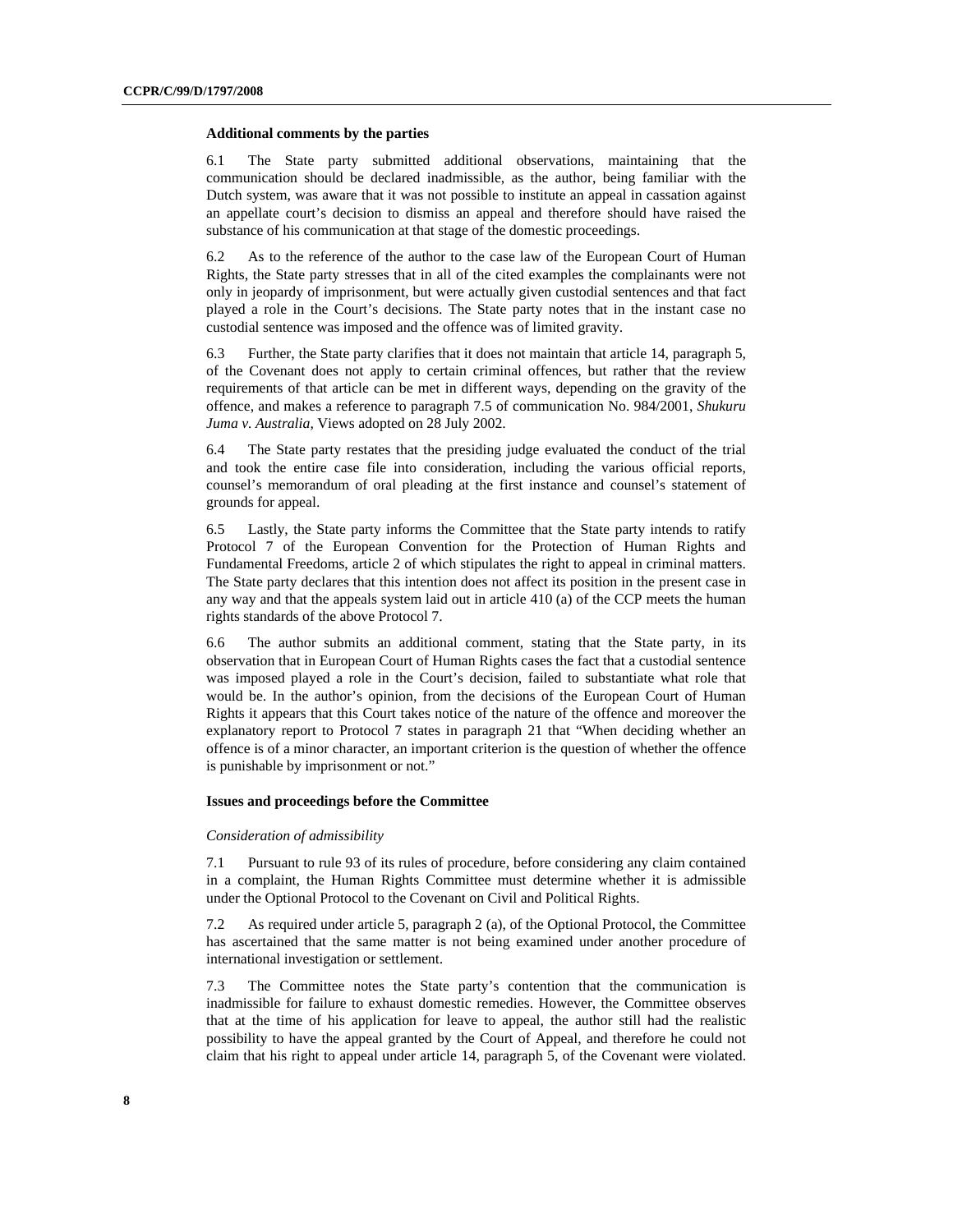The Committee also notes that according to the domestic legislation no cassation appeal exists against the judgment of the presiding judge of the Court of Appeal not to grant a leave to appeal. Accordingly, the Committee finds that all available remedies have been exhausted, declares the communication admissible and proceeds to a consideration of its merits.

### *Consideration of the merits*

8.1 The Human Rights Committee has considered the present communication in the light of all the information made available to it, as provided under article 5, paragraph 1, of the Optional Protocol.

8.2 As to the author's claim that he has not been able to exercise his right to appeal under article 14, paragraph 5, in an effective and meaningful way, since he did not have access to a duly reasoned, written judgment of the trial court and to other documents such as trial transcripts, the Committee notes that the State party confirmed that in the present case no such document had been produced. The Committee notes the State party's submission that the author's counsel was provided with a number of official police reports on the case prior to his application for leave to appeal, without specifying their content and relevance to the verdict. The Committee, however, observes that these reports could not have provided guidance as to the motivation of the first instance court in convicting the author of a criminal offence, nor indication on what particular evidence the court had relied. The Committee recalls its established practice that in appellate proceedings guarantees of a fair trial are to be observed, including the right to have adequate facilities for the preparation of his defence.<sup>8</sup> In the circumstances of the instant case, the Committee does not consider that the reports provided, in the absence of a motivated judgment, a trial transcript or even a list of the evidence used, constituted adequate facilities for the preparation of the author's defence.

8.3 The Committee further notes that, according to the State party, the President of the Court of Appeal denied the leave to appeal with the motivation that a hearing of the appeal was not in the interests of the proper administration of justice and that counsel's contentions were not supported in law. The Committee considers this motivation inadequate and insufficient in order to satisfy the conditions of article 14, paragraph 5, of the Covenant, which require a review by a higher tribunal of the conviction and the sentence. Such review, in the frame of a decision regarding a leave to appeal, must be examined on its merits, taking into consideration on one the hand the evidence presented before the first instance judge, and on the other hand the conduct of the trial on the basis of the legal provisions applicable to the case in question.

8.4 Accordingly, in these specific circumstances, the Committee finds that the right to appeal of the author under article 14, paragraph 5, of the Covenant has been violated, due to failure of the State party to provide adequate facilities for the preparation of his defence and conditions for a genuine review of his case by a higher tribunal.

9. The Human Rights Committee, acting under article 5, paragraph 4, of the Optional Protocol to the International Covenant on Civil and Political Rights, is of the view that the facts before it reveal violation of article 14, paragraph 5, of the Covenant.

10. In accordance with article 2, paragraph 3 (a), of the Covenant, the State party is under an obligation to provide the author with an effective remedy which allows a review of his conviction and sentence by a higher tribunal, and adequate compensation. The

<sup>8</sup> See general comment No. 13 (1984) on the administration of justice, *Official Records of the General Assembly, Thirty-ninth Session, Supplement No. 40* (A/39/40), annex VI.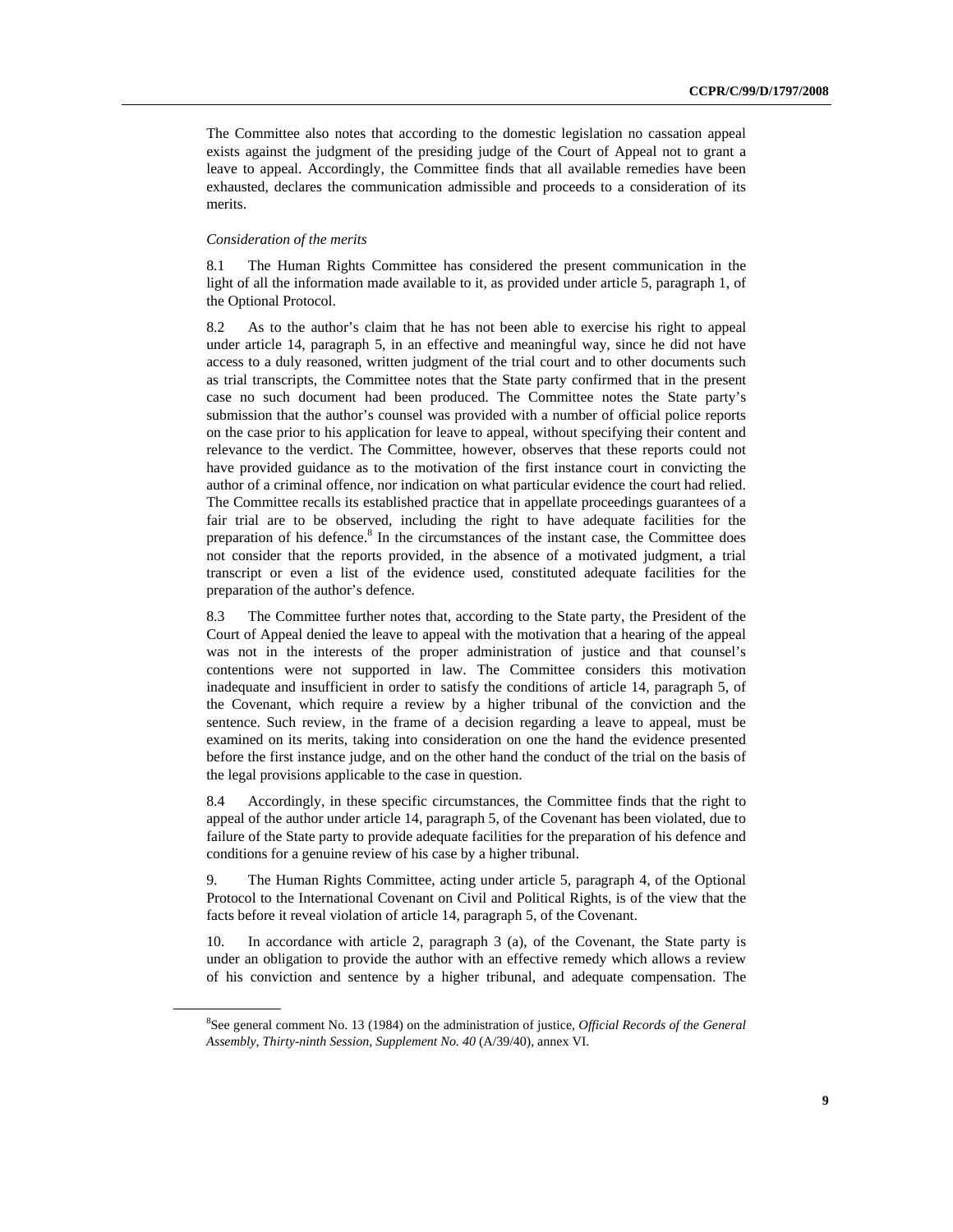Committee invites the State party to review the relevant legislation with a view to aligning it with the requirements of article 14, paragraph 5, of the Covenant. The State party is also under an obligation to take measures to prevent similar violations in the future.

11. By becoming a party to the Protocol, the State party has recognized the competence of the Committee to determine whether there has been a violation of the Covenant and, pursuant to article 2 of the Covenant, the State party has undertaken to ensure all individuals within its territory or subject to its jurisdiction the rights recognized in the Covenant and to provide an effective and enforceable remedy in case a violation has been established. In this respect, the Committee wishes to receive from the State party, within 180 days, information about the measures taken to give effect to the Committee's Views. The State party is also requested to publish the Committee's Views.

[Adopted in English, French and Spanish, the English text being the original version. Subsequently to be issued also in Arabic, Chinese and Russian as part of the Committee's annual report to the General Assembly.]